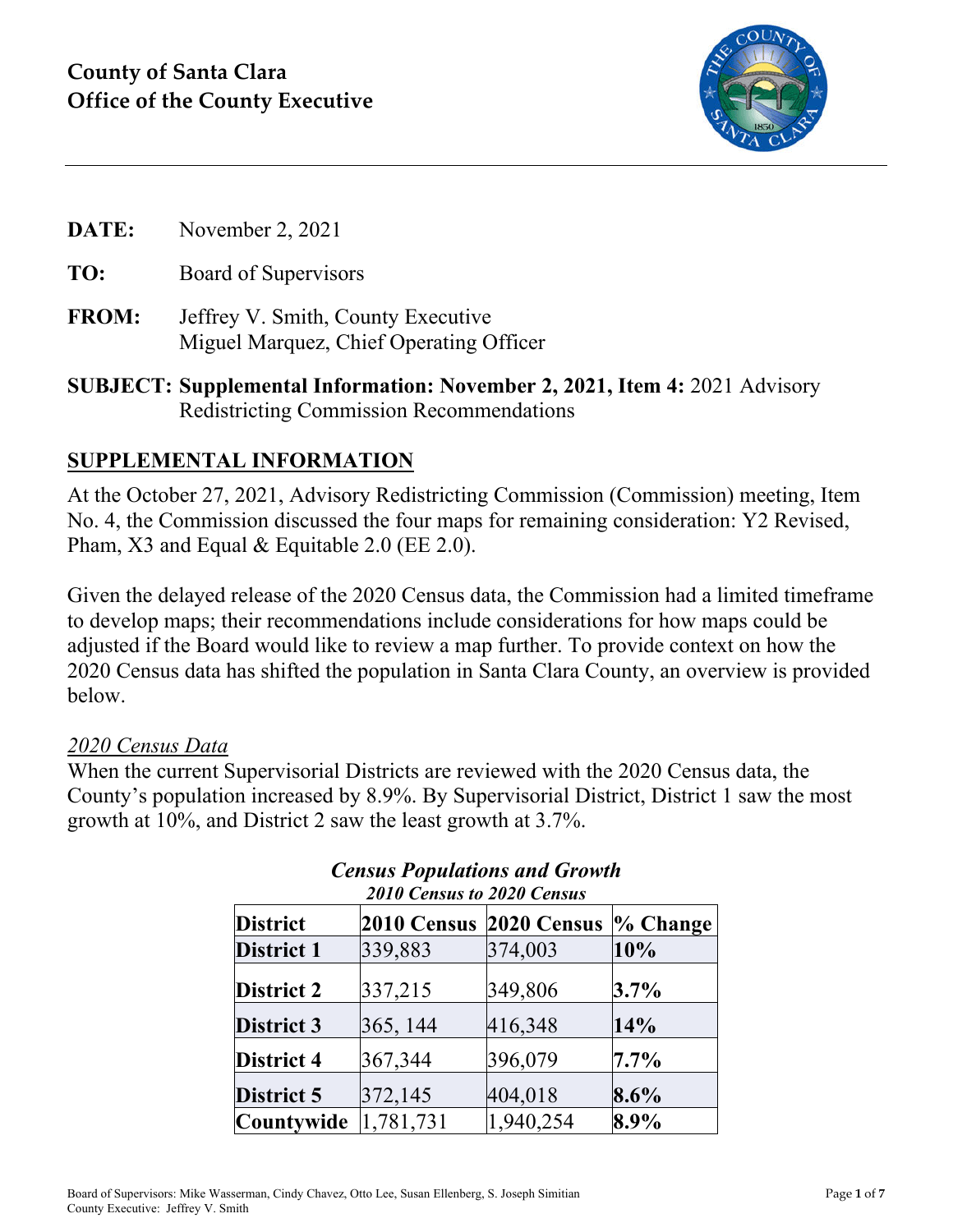With a countywide population of 1,940,254, the ideal population for any district is 388,050.8. Total plan deviation is determined by the sum of the absolute values of the highest and lowest district deviations. District 3 currently has highest deviation at 416,348 (+7.3%); the district with the lowest deviation is District 2 at 349,806 (-9.9%), placing the county at a total of 17.2% deviation, which is outside of the recognized 10% deviation range limit. The ethnic composition of the county has also shifted significantly, with the most significant changes in the current Citizen Voting Age Population (CVAP), with the information separated by district below:

| Current Chizen <i>Voung Age I oputation</i> (Current ACS) |                |                                                                                      |  |  |                |         |
|-----------------------------------------------------------|----------------|--------------------------------------------------------------------------------------|--|--|----------------|---------|
|                                                           |                |                                                                                      |  |  |                |         |
|                                                           | 240,841        | 42,446 17.6% 6,184                                                                   |  |  | 2.6% 54,556    | 22.7%   |
|                                                           | 2 207,328      | $\begin{array}{ c c c c c c c c } \hline 67,655 & 32.6\% & 7,447 \hline \end{array}$ |  |  | 3.6% 84,330    | 40.7%   |
|                                                           | $3\ \ 242,977$ | $ 127,158 52.3\% 7,328$                                                              |  |  | $3.0\%$ 44,655 | 18.4%   |
|                                                           | 4 244,693      | $ 52,236 \t   21.3\% \t   8,114 \t $                                                 |  |  | 3.3% 42,233    | 17.3%   |
|                                                           | $5\;234,316$   | 83,511 35.6% 3,773                                                                   |  |  | $1.6\%$ 15,451 | $6.6\%$ |

|  | <b>Current Citizen Voting Age Population (Current ACS)</b> |
|--|------------------------------------------------------------|
|  |                                                            |

In addition to reviewing 2020 Census data, the Commission heard from experts and former members of the State's redistricting commission. Based on this guidance, and significant public testimony, the Commission was able to identify guiding principles to be incorporated in draft maps.

#### *Draft Maps*

Throughout the process, the review of maps was iterative, but the final outcomes of maps are outlined below. Many of the maps discussed by the Commission were revised and were captured in newer versions that were either "Considered" or "Recommended." Static images of maps that were either Considered or Recommended are attached to this report and are summarized below. For maps that were developed by the consultant in response to public testimony and/or Commission discussion, demographic information is also included in the attachments.

| Outcome $\overline{\phantom{a}}$ # Of Maps |              | <b>Maps</b>                                               |
|--------------------------------------------|--------------|-----------------------------------------------------------|
| Recommended                                |              | Red, Yellow, Purple                                       |
| Considered                                 |              | Pham, X3, EE 2.0                                          |
| Discussed                                  | 22           | X, Y, Z, Commissioner, X2, Maptitude Unity, Y2, EEF, X2a, |
|                                            |              | Unity Table, COI 43, COI 57, COI 59, COI 102, COI 103,    |
|                                            |              | COI 113, COI 114, COI 116, COI 125, COI 161, COI 185      |
| Submitted                                  | 46           | DistrictR submissions*                                    |
| <b>Posted</b>                              | $72^{\circ}$ | <b>TOTAL</b>                                              |

*\*To view draft maps submitted to DistrictR, please visit [www.sccgov.org/2021redistricting/COI.](http://www.sccgov.org/2021redistricting/COI)*

#### *2021 Advisory Redistricting Commission' s Overall Framework*

Board of Supervisors: Mike Wasserman, Cindy Chavez, Otto Lee, Susan Ellenberg, S. Joseph Simitian Page **2** of **7** County Executive: Jeffrey V. Smith Agenda Date: November 2, 2021 In addition to training on legal requirements and redistricting principles, the Commission received a presentation on historical redlining in Santa Clara County, that was provided by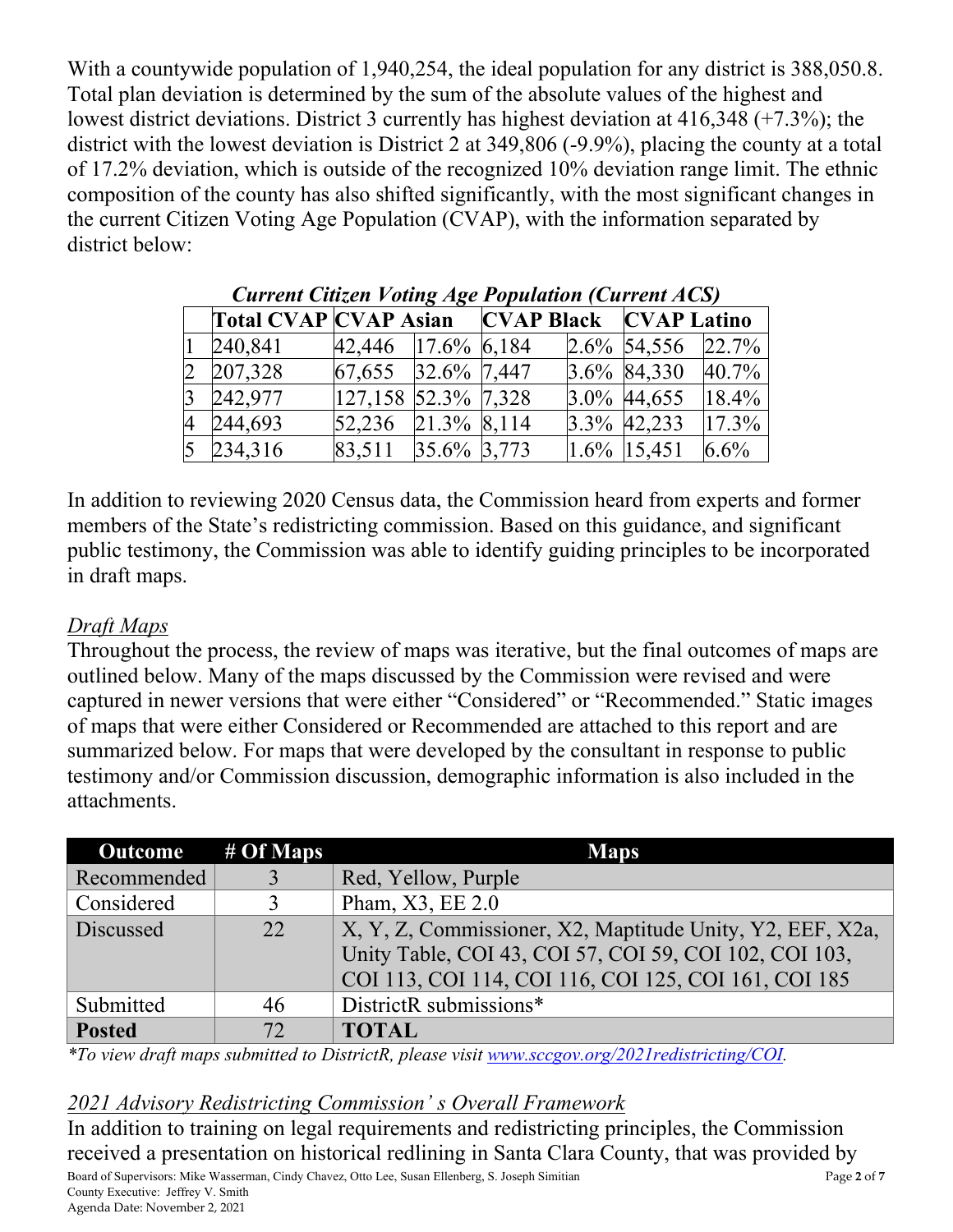the County's Public Health Department. The request for this presentation came from the Commission, which expressed a commitment to ensure their work was grounded in equity and that it would acknowledge the continued impacts of structural racism. Early into the process, the Commission demonstrated a commitment to focusing on not just data, but the people who make up communities of interest throughout Santa Clara County. This included special attention to preserving cultural and historical communities that embody the county's diversity.

Based on these ideals, and the framework included in the previous report, the Commission took the actions outlined below during their final Commission meeting.

#### *October 27, 2021 Commission Discussion and Action*

- Y2 Revised: Passed 10-5
	- o Motion: Commissioner Zoglin from District 5
	- o Second: Commissioner Nguyen from District 4
- EE 2.0: Failed 7-8
	- o Motion: Commissioner Malone from District 5
	- o Second: Commissioner Pineda from District 1
- Pham: Failed 4-11
	- o Motion: Commissioner Pham from District 2
	- o Second: Commissioner Smith from District 3
- $X3:$  Failed 0-15
	- o Motion: Commissioner Pham from District 2
	- o Second: Commissioner Cooper from District 1

The three maps moving forward as recommended by the Commission to the Board in random, neutrally assigned names and order are:

- 1. Red (formerly Y2 Revised)
- 2. Yellow (formerly Unity)
- 3. Purple (formerly Nguyen)

### *Analysis of Commission's Recommended Maps*

Administration has compiled a high-level comparison of the current Supervisorial Districts to the three maps recommended by the Commission, which is attached to this supplemental report as *Draft Maps Comparison.* Based on Commission discussions of draft maps and the submission of public testimony, central themes or considerations have been identified as reoccurring, and the additional neighborhoods of Communications Hill, Reid-Hillview, Seven Trees, and Willow Glen were added after the October 27, 2021 Commission meeting:

• **Total Plan Deviation** districts that are as close to equal as technologically possible o Current boundaries with 2020 Census data have a deviation of 17.2%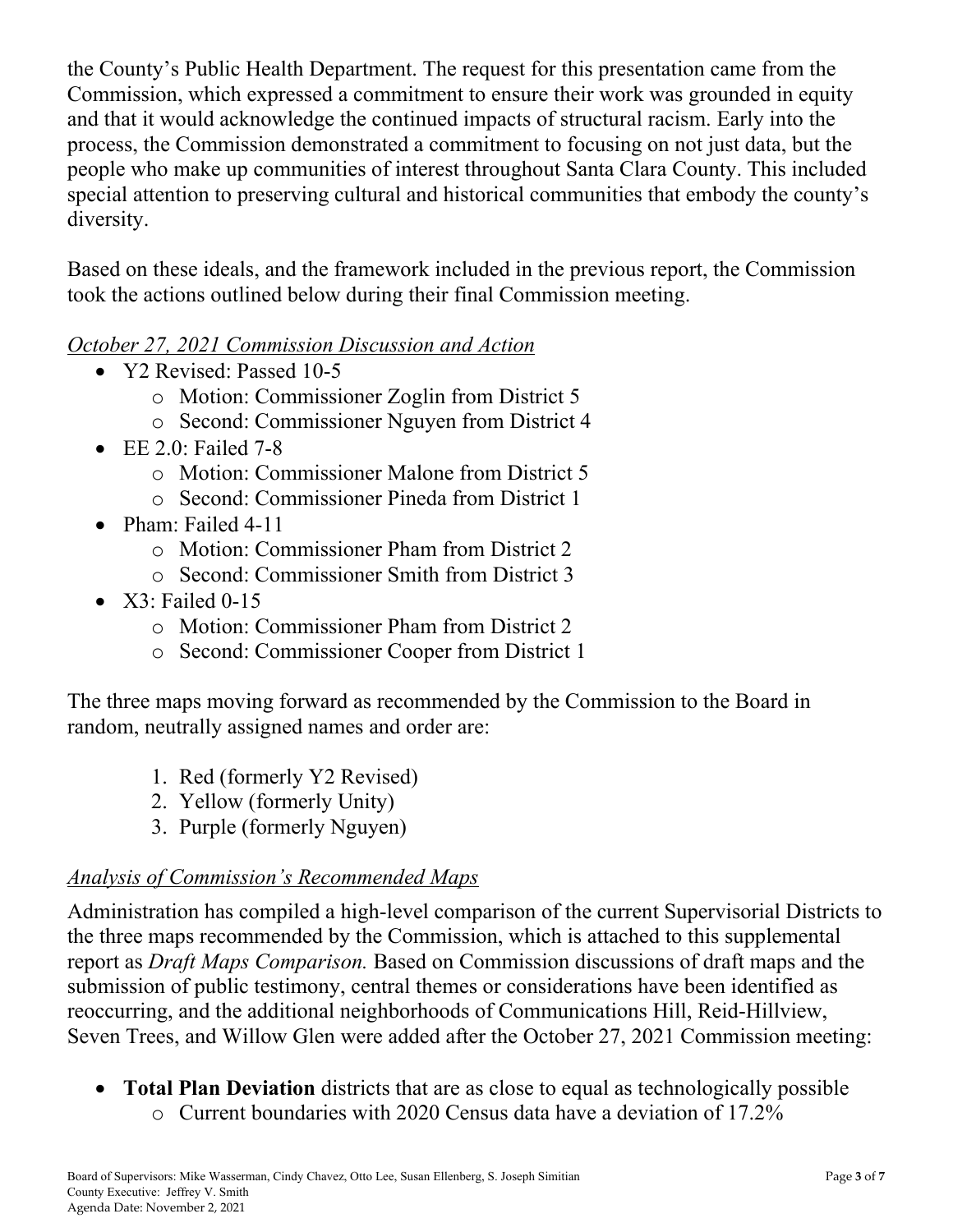- Establishing a Citizen Voting Age Population **(CVAP) majority-minority Asian-Pacific Islander (API) district**
- Maintaining a **Latino Influence district** with a majority percentage of total population
- Keeping **cities together** to the extent possible, especially small cities
- Identifying the **number of supervisorial districts San José is split into**
- Unifying cities in the **western portions** of the county
	- o Palo Alto, Mountain View, Saratoga, Monte Sereno, Los Gatos
	- o Alternatively, unifying West Valley are of Los Gatos, Monte Sereno, Saratoga, Cupertino, and Campbell
- **Almaden Valley** locating with the community they identify with
- **Alum Rock & East Foothills**-considering keeping together with unincorporated areas
- **Communications Hill** highlight which district it is in
- **Diridon Station** keeping the neighborhood together around the transportation hub
- Maintaining neighborhoods in the **current District 4**
	- o Part of San José, Campbell, Cambrian Park, Burbank, Willow Glen, Rose Garden, Shasta Hanchett, City of Santa Clara
- **Evergreen** locating with the community they identify with
- **Los Gatos** determining the area of the county with most similarities
- **Reid-Hillview-** highlight potential movement or unification
- **Seven Trees-** highlight which district it is in
- **Sunnyvale** whether to remain in one or two districts

There were also communities of interest discussions regarding the communities below, but they are not included in the comparison since they maintain the current district area in all three recommended maps:

- Alviso-District 3
- Campbell- District 4
- KoreaTown- split along city boundaries in the cities of Santa Clara and Sunnyvale
- Mayfair-District 2

## **Red**

The Draft Red Plan represents a significant change to the current districts, establishing compact districts with easily defined boundaries, such as along transit corridors. This map was recommended based on its general contiguity and ease of understanding. The Draft Red Plan originated from Redistricting Partners in recognition of the distinct communities within the "Asian" Census category, as outlined in the Korean and Vietnamese American communities of interest testimony. It has the highest percentage for a majority-minority CVAP API (55.6%) district and the highest plan deviation at 8.8%. Key highlights include:

- Most compact option.
	- <sup>o</sup> Avoids the upside-down "u" shape seen in maps joining Milpitas and Sunnyvale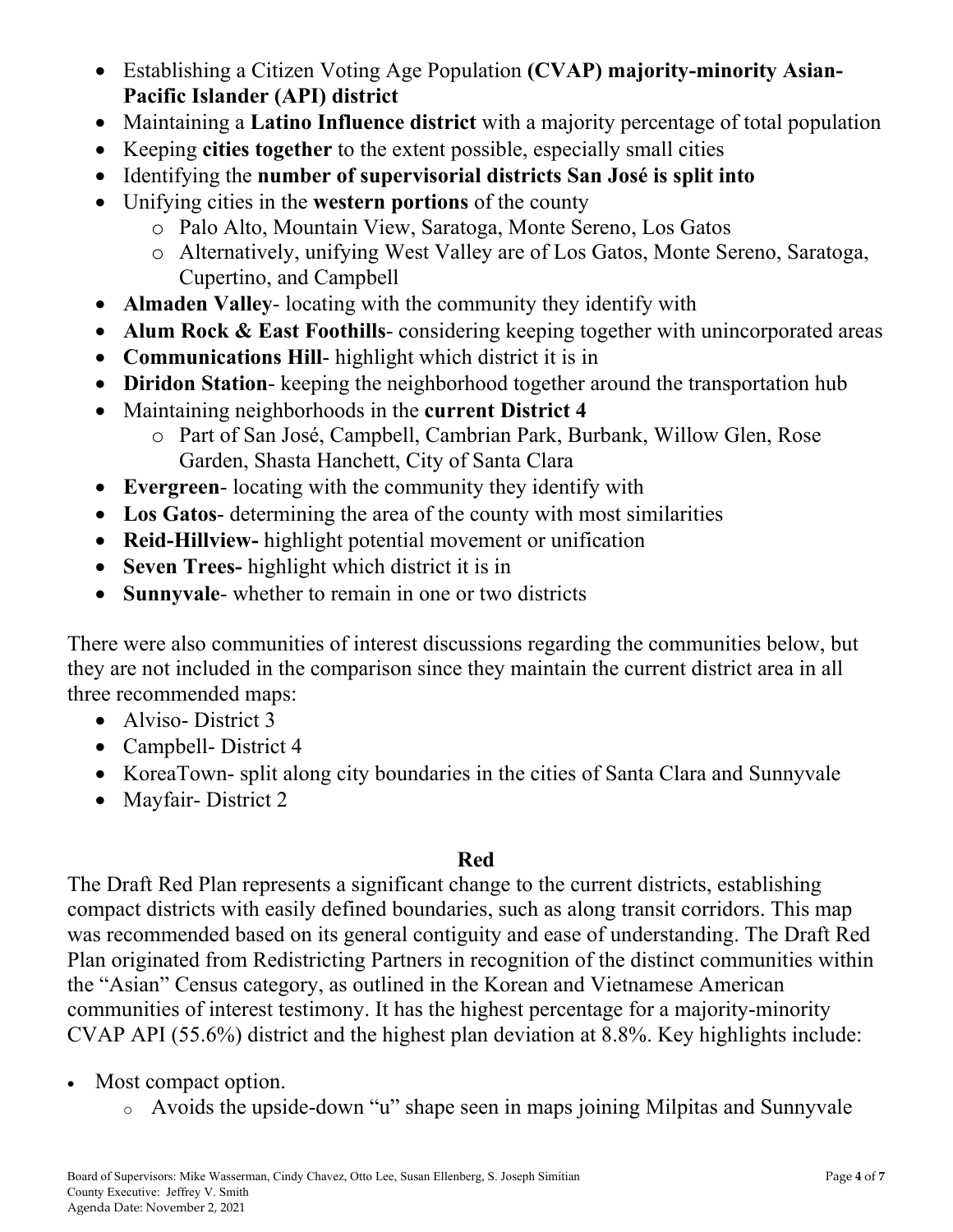- Achieves 55.6% API CVAP in D3 without Milpitas reaching over Santa Clara to Sunnyvale. Hispanic population of 47% in D2.
	- <sup>o</sup> Recognizes the diverse ethnicities and cultures encompassed within the "Asian" Census category and distinct communities
- D5 focuses on north county cities compared to most maps that extend south to include Cupertino, Saratoga, and Los Gatos.
- Includes Los Gatos/Monte Sereno with Saratoga while keeping more of the rural area to the west of Los Gatos in D1.
- D4 focuses on the central area between San José and Palo Alto.
- Reflects COI testimony that Sunnyvale should be included in D5 given the strong ties among Palo Alto, Mountain View, Los Altos, and Sunnyvale. The ties include but are not limited to the fact that many live in one city and work in the other, and El Camino Real is a transit corridor that ties the communities together.
- Reflects the view that the north county cities have close ties to one another and do not see themselves as having close ties with cities such as Los Gatos or see the west side of the county as reflecting a common community of interest with north county cities.
- Includes public testimony that both Mountain View and Sunnyvale are facing similar environmental issues due to their border on the bay and dealing with development issues north of 101.

Future recommended enhancements include lowering the total plan deviation and considering adding the Lexington Hills, or rural Los Gatos area to District 1.

#### **Yellow**

The Draft Yellow Plan originated from the Unity Mapping Table, who assembled a coalition of organizations and submitted a letter [\(COI No. 51\)](https://countyexec.sccgov.org/sites/g/files/exjcpb621/files/2021-10/51%20Public%20Comment%20Unity%20Mapping%20Table.pdf) and presented to the Commission on October 20, 2021 [\(COI No. 108\)](https://countyexec.sccgov.org/sites/g/files/exjcpb621/files/2021-10/108%20Presentation%20Unity%20Mapping%20Table.pdf). The Coalition provided information and met with Redistricting Partners to have their proposal developed in Maptitude for continued analysis and adjustments. The Commission recommended this map to the Board based on the minority-representation organizations that contributed to the map's development. The recommended Draft Yellow Plan has a plan deviation of 7.2% and the highest Latino Influence district in District 2 at 49.7%. Other highlights of the recommended Draft Yellow Plan include:

- Limits the splits of all cities, with only San José split
- Creates the largest Latino influence district (District 2)
- Creates a majority-minority API district (District 3)
- Unites Almaden Valley and Los Gatos, up to Palo Alto in District 5 (D5)

The Commission recommends further refinement to the Draft Yellow Plan to reduce the Plan's deviation.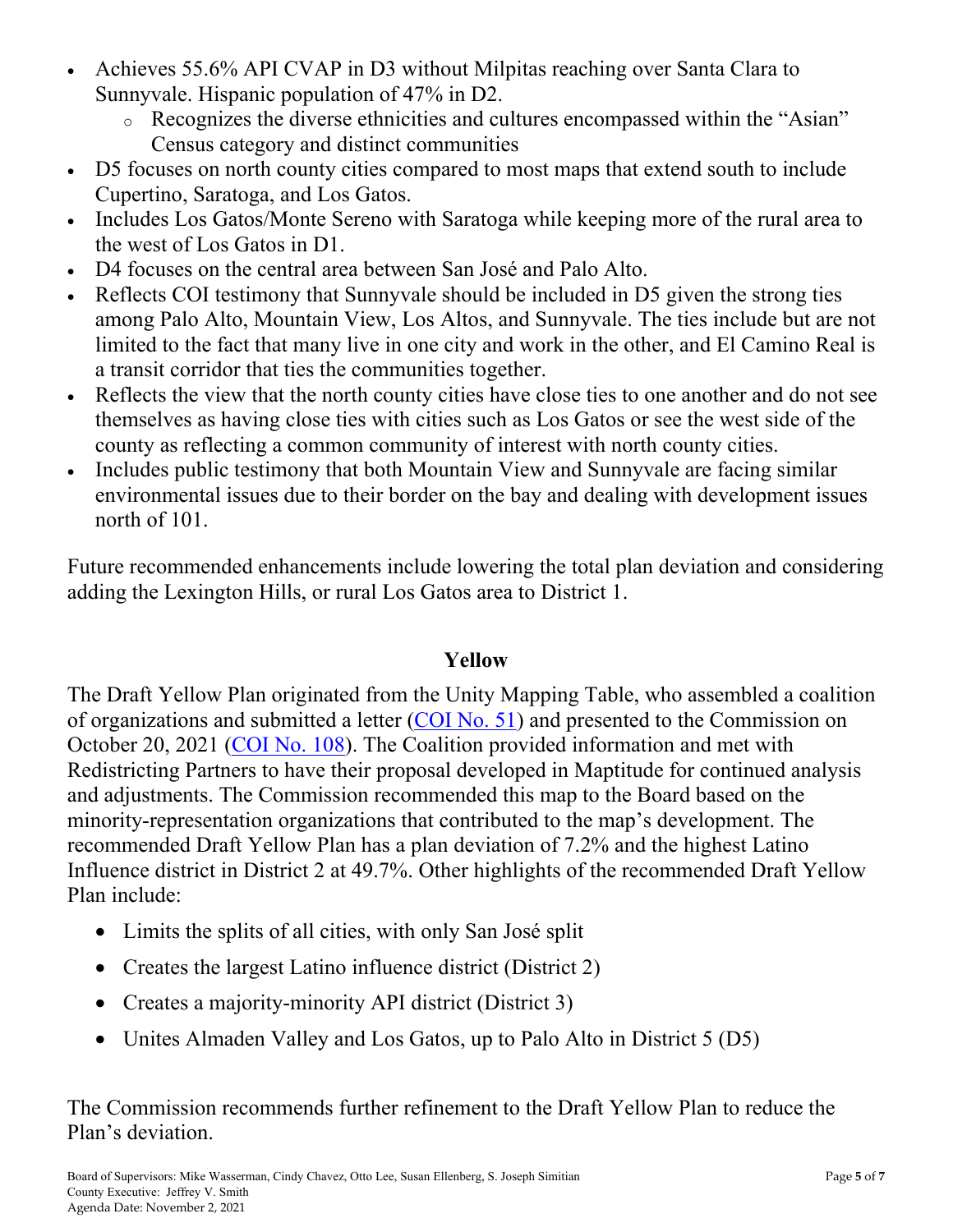### **Purple**

The Draft Purple Plan originated from maps developed by Commissioners after the first few communities of interest testimony. Additional versions were submitted and refined after subsequent presentations. Members of the community also began to create adaptations based on the original submissions. The Draft Purple Plan has the lowest Latino Influence district in District 2 (D2) at 44.5% and the lowest plan deviation at 2.6%. Highlights of the plan include:

- Achieves 50% API CVAP in District 3 (D3) and 44% Hispanic population in D2
- D3 has Milpitas reaching over Santa Clara to Sunnyvale for 50% API CVAP
- All neighborhoods (including San José's) are kept intact
	- <sup>o</sup> all but one single-city COI is kept intact
- Includes Los Gatos/Monte Sereno with Saratoga in D5 and keeps Almaden Valley in D<sub>1</sub>
	- <sup>o</sup> Puts all rural areas in northeast county in D1
- All districts are contiguous
- All cities (except San José) and Census- Designated Places (CDPs) kept intact
- District boundaries are easily identifiable and understandable
- Districts are compact
- San José neighborhood boundaries were the ones used on DistrictR's website for San José's redistricting [\(https://districtr.org/tag/san\\_jose\)](https://districtr.org/tag/san_jose)
- Map evolved from Commissioner and community submissions on DistrictR

The Commission identified two potential changes that could be incorporated into future iterations of the Draft Purple Plan to increase the API CVAP.

## **Conclusion**

The maps recommended by the Commission embody significant change and strive to capture the public testimony received throughout the process. Of the public input received, the Commission identified a majority opinion to locate Sunnyvale in one district, move Los Gatos out of District 1, and include a neighborhood with demographic factors closer to the other cities in south county. Given additional opportunities to adjust the maps, the Commission would have continued efforts to reduce the deviation for recommended plans, while maintaining identified communities of interest. While these draft maps capture the essence of public testimony, they also identify a path forward for the Board to finalize a new supervisorial map that preserves communities of interest and balances the shifts in population that have occurred over the last ten years.